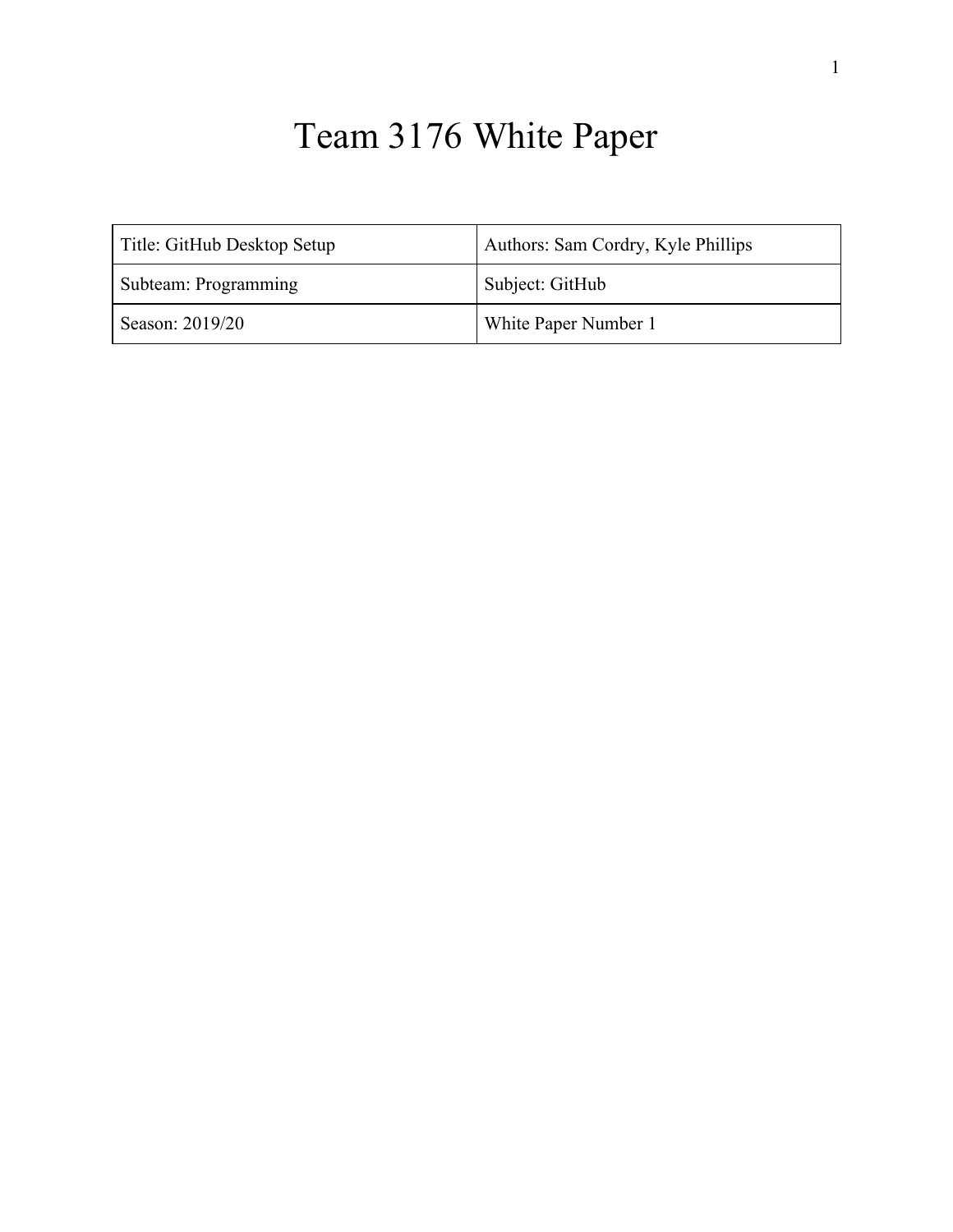| Table of Contents            |                         |
|------------------------------|-------------------------|
| Abstract                     | 3                       |
| <b>Definitions</b>           | $\mathbf{3}$            |
| <b>Website Setup</b>         | 3                       |
| Making an Organization       | 3                       |
| <b>Adding Members</b>        | 3                       |
| <b>Creating Teams</b>        | $\overline{4}$          |
| Adding Repositories to Teams | $\overline{4}$          |
| <b>GitHub Desktop Setup</b>  | $\overline{\mathbf{4}}$ |
| Downloading                  | $\overline{4}$          |
| Setup                        | $\overline{4}$          |
| Pushing and Pulling          | 5                       |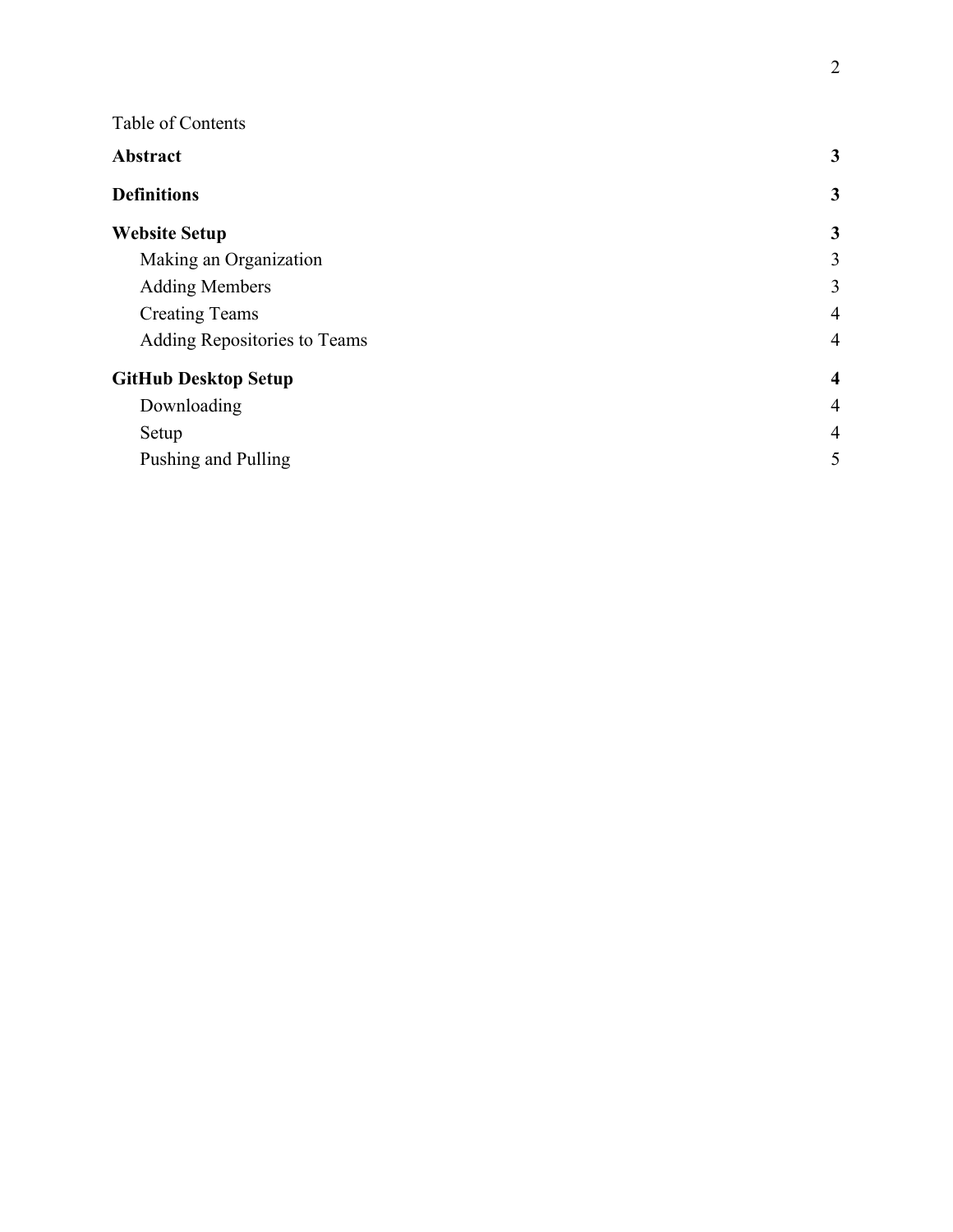### <span id="page-2-0"></span>Abstract

This paper outlines how to setup GitHub for teams of programmers. The paper is oriented for the general FIRST community interested in learning how to set up organization for a programming team.

## <span id="page-2-1"></span>Definitions

Organization - In GitHub, an organization is a group of people that can be put into teams and repositories. Each team can be linked to a repository directly, so that the entire team has access to a repository.

Repository - In GitHub, a repository is a project that holds files of any type. Repositories are usually by FRC teams to keep all of the code in one organized place.

## <span id="page-2-2"></span>Website Setup

#### <span id="page-2-3"></span>Making an Organization

The first step is to create an organization in GitHub, if you have not already. To make an

organization, go to the  $\mathbf{I}$  icon in the upper right-hand corner while logged in to your account. Then click the "New organization" option. Select the plan that you will be using for your team. The "Team for Open Source" option works great for what FRC teams should need, but you can pay for more features if you would like. We suggest naming your organization to be the same as your FRC team name, such as "Team 3176".

#### <span id="page-2-4"></span>Adding Members

To add members to an organization, first go to your organization and select the "People" tab. (Note: Make sure the person you are trying to invite does have a GitHub account. This seems obvious, but you should make sure nonetheless.) Select the "Invite member" button and fill out the field. Once you invite a member, GutHub will send an email to the email address connected with that person's account. The invited person will have to click a link in the email and join the organization. To do this, you must have ownership over the organization.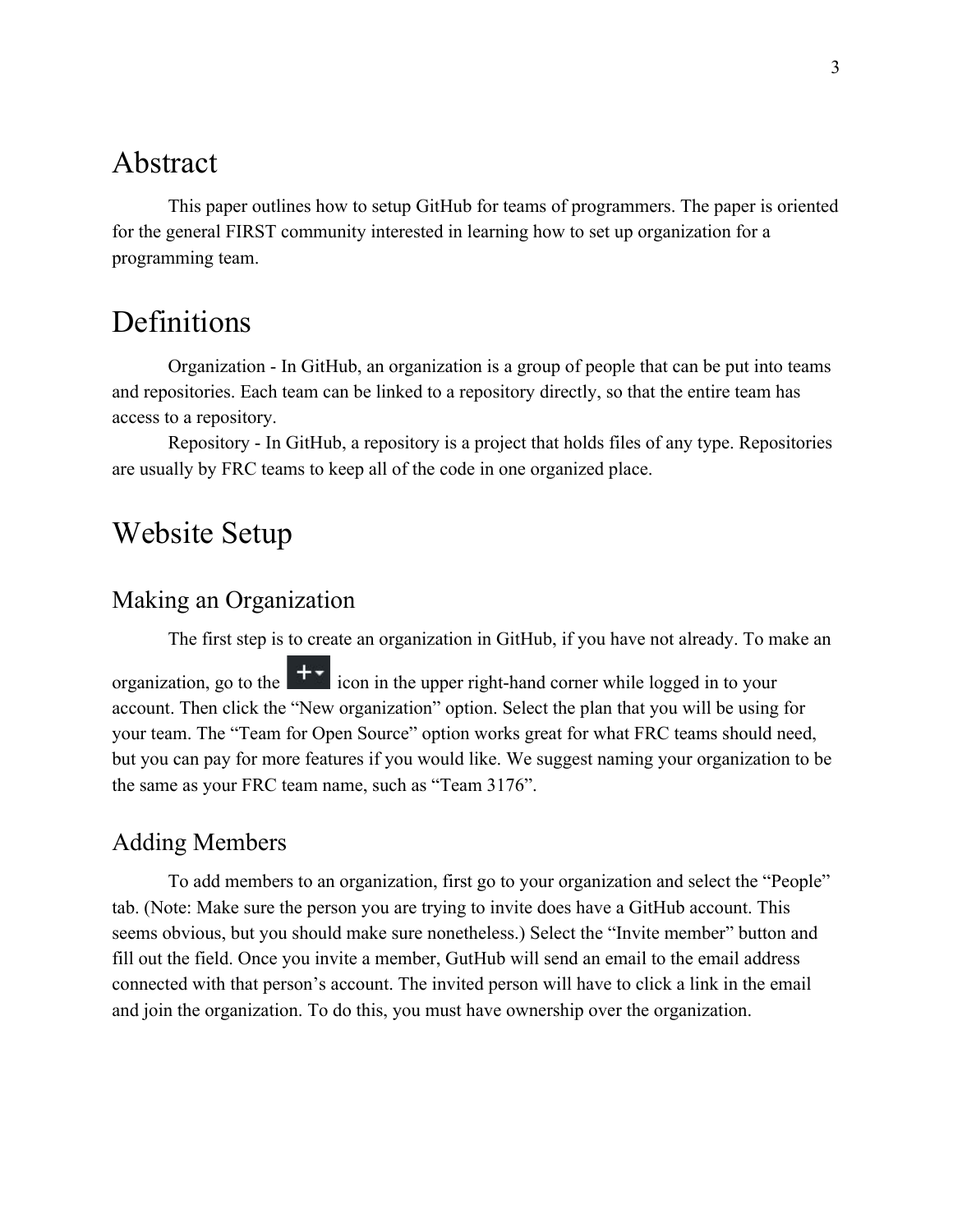#### <span id="page-3-0"></span>Creating Teams

To create a team, go to the "Teams" tab and select the "New Team" button. You must be an owner of the organization to be able to create teams. We also suggest that the team name, if team membership changes every year, be in the format "(year of competition season) Programming Team". You can then add members to the team by selecting the team and then the "Members" tab and the "Add a member" button. Be aware, however, you cannot add a member to the team that is not already a member of the organization, so be sure that whoever you are trying to add has been added to your organization.

#### <span id="page-3-1"></span>Adding Repositories to Teams

Select the organization that you have created. Again, you do have to be an owner of the

organization to do this. Select the "Repositories" tab and click the button. Follow the steps to create a new repository. Then navigate to the team you want to add the repository to. Select the "Repositories" tab and click the "Add repository" button. Then start typing in the name of the repository that you just created and click the "Add repository to team" button. The permission level can be left as "Read", it will work for editing any files within the repository.

## <span id="page-3-2"></span>GitHub Desktop Setup

#### <span id="page-3-3"></span>Downloading

Get the GitHub Desktop downloader from [desktop.github.com.](http://desktop.github.com/) Following this link you get a download option for Windows (64bit) and another option for macOS. To download the Windows version you click the "Download for Windows (64bit)" button on the webpage when the installer finishes downloading you open your computer's download folder. If you need to put this on more than one computer now you can copy the downloader to a flash drive and make sure to eject the flash drive. When you are done with moving to the flash drive or just keeping it on a single computer, you should run the installer.

#### <span id="page-3-4"></span>Setup

When GitHub lanches you should sign in to your account. When it logs in you should see repositories listed on the right if you are part of a GitHub organization. At this stage GitHub allows you to clone a repository to your device by selecting the repository in the list. Their